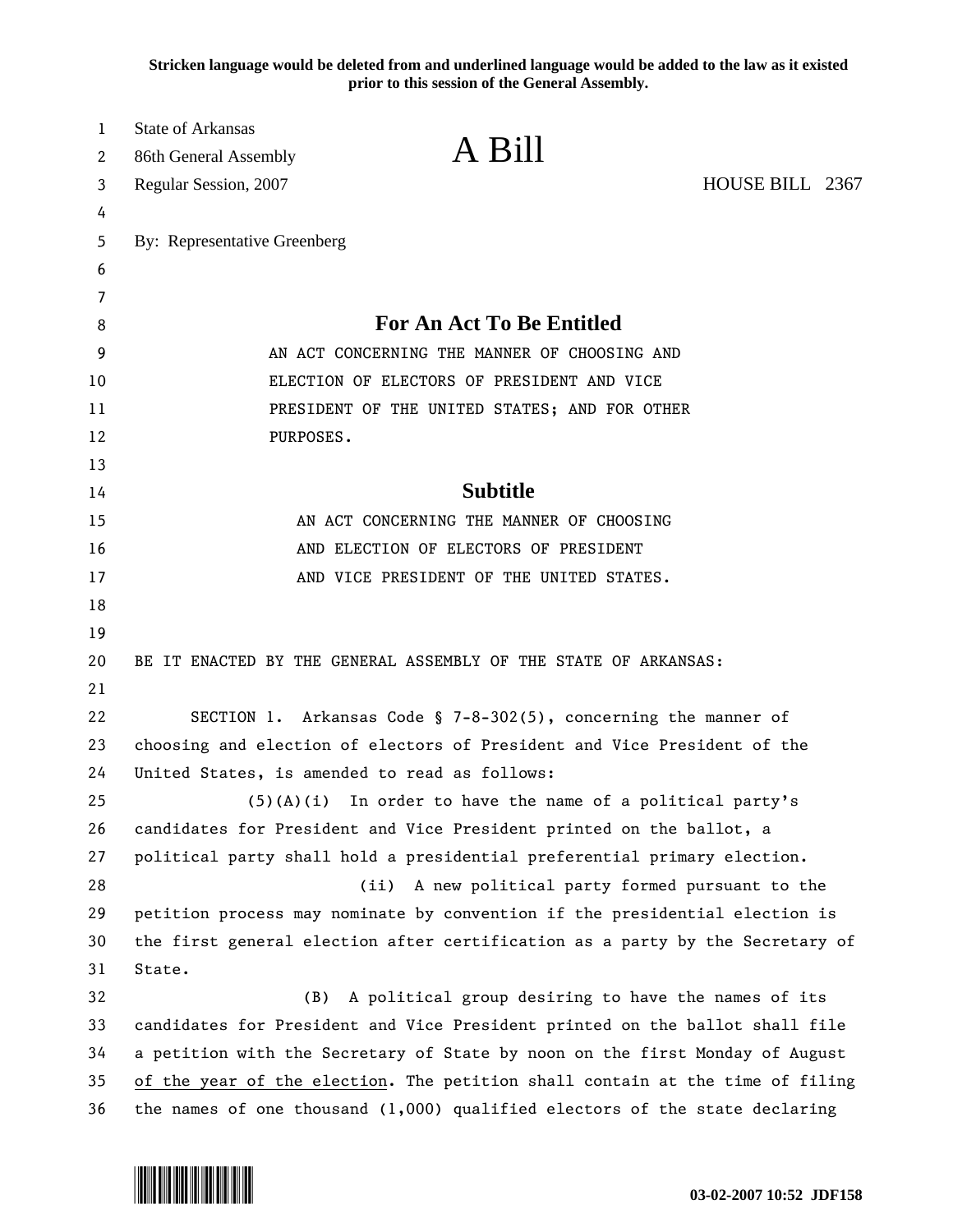**HB2367** 

1 their desire to have printed on the ballot the names of their candidate for 2 President and Vice President. The Secretary of State shall verify the 3 sufficiency of the petition within ten (10) days from the filing of the 4 petition. If the petition is determined to be insufficient, the Secretary of 5 State shall notify in writing the political group through its designated 6 agent and shall set forth his or her reasons for so finding. When notice is 7 delivered, the sponsors shall have an additional ten (10) days in which to do 8 any or all of the following: 9 (i) Solicit and obtain additional signatures; 10 (ii) Submit proof to show that the rejected 11 signatures or some of them are good and should be counted; or 12 **(iii)** Make the petition more definite and certain. 13 **13 Example 2018 CO** Any amendments and corrections shall not materially 14 change the purpose and effect of the petition. No changes shall be made in 15 the petition, except to correct apparent typographical errors or omissions. 16 (D)(C) Any challenges to the certification of the 17 Secretary of State shall be filed in the Circuit Court of Pulaski County. 18  $(E+(D)$  By September 15 1 in the year of the election, a 19 political group which qualifies by petition to place its candidate on the 20 ballot shall submit a certificate of choice stating the names of its 21 candidates for President and Vice President, signed under oath by either the 22 chair, vice chair, or secretary of the political group's convention. 23 24 SECTION 2. Arkansas Code § 7-8-302, concerning the manner of choosing 25 and election of electors of President and Vice President of the United 26 States, is amended to add an additional subdivision to read as follows: 27 (6)(A) Persons desiring to have their names printed on the 28 ballot as independent candidates for President and Vice President shall file 29 a petition with the Secretary of State by noon on the first Monday of August 30 of the year of the election. The petition shall contain at the time of 31 filing the names of one thousand (1,000) qualified electors of the state 32 declaring their desire to have printed on the ballot the names of the persons 33 desiring their names to be printed on the ballot as independent candidates 34 for President and Vice President. The Secretary of State shall verify the 35 sufficiency of the petition within ten (10) days from the filing of the 36 petition. If the petition is determined to be insufficient, the Secretary of